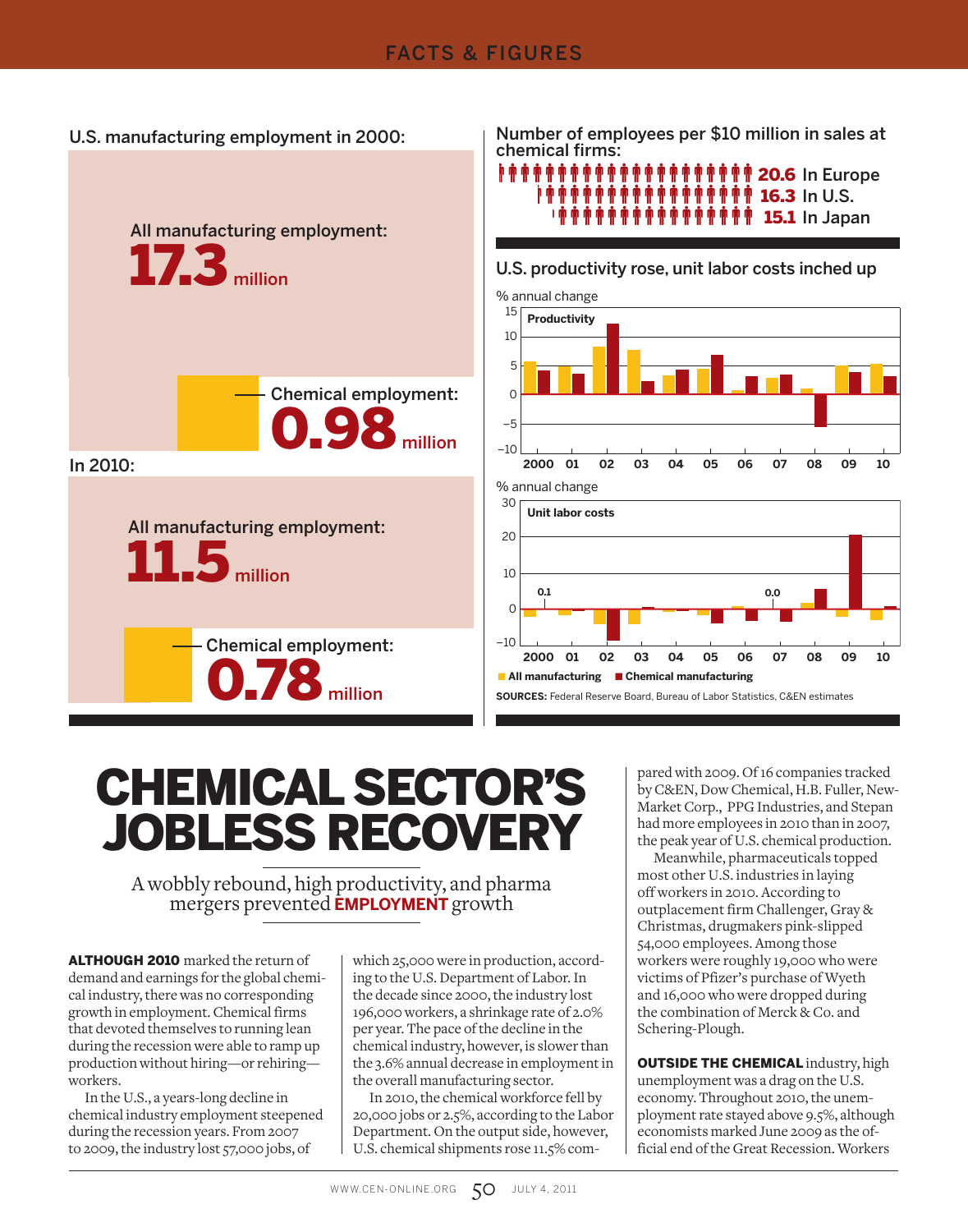who did have jobs spent the year worried about losing them, and consumer confidence remained low.

Low confidence in the global recovery was also evident in the hiring rates in Europe, where chemical employment remained flat. Yet the statistics show Europe's chemical industry was busy in 2010. Each of the four European nations tracked by C&EN posted double-digit increases in chemical shipments. The Netherlands saw the sharpest increase, at 23.7%. The continent's largest chemical-producing country—Germany—reported a 17.6% increase in value of shipments to \$226.5 billion.

The story was similar in Japan, where

chemical companies tracked by C&EN employed the same number of workers in 2010 as in 2009, even as production increased 9.0%. In contrast to the long-term trend in the U.S., chemical employment at the Japanese and European firms tracked by C&EN was respectively equal to and slightly higher in 2010 than it was a decade ago.

#### OVERALL U.S. EMPLOYMENT

The shrinking workforce in the chemicals sectors mirrored that of the overall manufacturing economy in 2010

|                                     |        |        |        |        |        |        |        |        |        |        |        |         | <b>ANNUAL CHANGE</b> |
|-------------------------------------|--------|--------|--------|--------|--------|--------|--------|--------|--------|--------|--------|---------|----------------------|
| <b>THOUSANDS</b>                    | 2000   | 2001   | 2002   | 2003   | 2004   | 2005   | 2006   | 2007   | 2008   | 2009   | 2010   | 2009-10 | 2000-10              |
| Manufacturing                       | 17.263 | 16.441 | 15.259 | 14.510 | 14,315 | 14.226 | 14.155 | 13.879 | 13,406 | 11.847 | 11.524 | $-2.7%$ | $-3.6%$              |
| Chemicals                           | 980    | 959    | 928    | 906    | 887    | 872    | 866    | 861    | 847    | 804    | 784    | $-2.5$  | $-2.0$               |
| Basic chemicals                     | 188    | 181    | 170    | 162    | 156    | 150    | 147    | 149    | 152    | 145    | 142    | $-2.1$  | $-2.5$               |
| Resin, synthetic rubber<br>& fibers | 136    | 126    | 115    | 112    | 110    | 108    | 105    | 106    | 104    | 92     | 90     | $-2.2$  | $-3.7$               |
| Agricultural chemicals              | 48     | 46     | 45     | 42     | 42     | 40     | 38     | 36     | 37     | 37     | 35     | $-5.4$  | $-2.8$               |
| Pharmaceuticals                     | 274    | 283    | 291    | 292    | 290    | 288    | 292    | 295    | 291    | 284    | 277    | $-2.5$  | 0.1                  |
| Paints, coatings & adhesives        | 79     | 75     | 72     | 69     | 68     | 68     | 67     | 65     | 62     | 57     | 56     | $-1.8$  | $-3.1$               |
| Soaps & toiletries                  | 129    | 127    | 121    | 119    | 115    | 114    | 111    | 110    | 107    | 103    | 101    | $-1.9$  | $-2.2$               |
| Other chemicals                     | 127    | 120    | 114    | 111    | 107    | 104    | 105    | 101    | 95     | 86     | 83     | $-3.5$  | $-3.8$               |
| .                                   |        | .      |        |        |        |        |        |        |        |        |        |         |                      |

**NOTE:** Average annual domestic employment. **SOURCE:** Department of Labor

#### U.S. COMPANY EMPLOYMENT

Chemical employment showed no recovery from 2009

| <b>THOUSANDS</b>         | 2000  | 2001  | 2002  | 2003  | 2004  | 2005  | 2006  | 2007  | 2008  | 2009  | 2010  |
|--------------------------|-------|-------|-------|-------|-------|-------|-------|-------|-------|-------|-------|
| Air Products & Chemicals | 17.5  | 17.8  | 17.2  | 18.5  | 19.9  | 20.2  | 20.7  | 22.1  | 21.1  | 18.9  | 18.3  |
| Albemarle                | 2.5   | 3.0   | 3.0   | 3.0   | 3.7   | 3.7   | 3.6   | 4.1   | 4.1   | 4.0   | 4.0   |
| Cabot                    | 4.5   | 4.3   | 4.5   | 4.4   | 4.3   | 4.4   | 4.3   | 4.3   | 4.3   | 4.0   | 3.9   |
| Cytec Industries (a)     | 4.8   | 4.5   | 4.3   | 4.5   | 4.5   | 7.3   | 6.7   | 6.8   | 6.7   | 5.8   | 6.0   |
| Dow Chemical (b)         | 41.9  | 52.7  | 50.0  | 46.4  | 43.2  | 42.4  | 42.6  | 45.9  | 46.1  | 52.2  | 49.5  |
| DuPont                   | 93.0  | 79.0  | 79.0  | 81.0  | 60.0  | 60.0  | 59.0  | 60.0  | 60.0  | 58.0  | 60.0  |
|                          |       |       |       |       |       |       |       |       |       |       |       |
| Eastman Chemical         | 14.6  | 15.8  | 15.7  | 15.0  | 12.0  | 12.0  | 11.0  | 10.8  | 10.5  | 10.0  | 10.0  |
| H.B. Fuller              | 5.2   | 4.9   | 4.6   | 4.5   | 4.5   | 4.0   | 3.7   | 3.2   | 3.1   | 3.1   | 3.3   |
| Georgia Gulf (c)         | 1.3   | 1.2   | 1.2   | 1.2   | 1.2   | 1.1   | 6.7   | 5.2   | 4.5   | 3.5   | 3.9   |
| W.R. Grace               | 6.3   | 6.4   | 6.4   | 6.3   | 6.4   | 6.4   | 6.4   | 6.5   | 6.3   | 5.9   | 6.0   |
| Lubrizol (d)             | 4.4   | 4.5   | 5.2   | 5.0   | 7.8   | 7.5   | 6.7   | 6.9   | 7.0   | 6.7   | 6.9   |
|                          |       |       |       |       |       |       |       |       |       |       |       |
| NewMarket Corp. (e)      | 1.5   | 1.1   | 1.1   | 1.1   | 1.1   | 1.1   | 1.1   | 1.2   | 1.3   | 1.1   | 1.6   |
| <b>PPG</b> Industries    | 35.6  | 34.9  | 34.1  | 32.9  | 31.8  | 30.8  | 32.2  | 34.9  | 44.9  | 39.9  | 38.3  |
| Praxair                  | 23.4  | 24.3  | 25.0  | 25.4  | 27.0  | 27.3  | 27.0  | 28.0  | 26.9  | 26.2  | 26.3  |
| Solutia                  | 10.2  | 9.2   | 7.3   | 6.3   | 5.7   | 5.4   | 5.1   | 6.0   | 3.7   | 3.4   | 3.3   |
| Stepan                   | 1.4   | 1.5   | 1.5   | 1.4   | 1.4   | 1.5   | 1.5   | 1.5   | 1.6   | 1.6   | 1.8   |
|                          |       |       |       |       |       |       |       |       |       |       |       |
| <b>TOTAL EMPLOYEES</b>   | 268.1 | 265.1 | 260.1 | 256.9 | 234.5 | 235.1 | 238.3 | 247.4 | 252.1 | 244.3 | 243.1 |

**NOTE:** Data are not restated for acquisitions, divestitures, or similar developments. **a** Acquired Surface Specialties in 2005. **b** Acquired Union Carbide in 2001 and Rohm and Haas in 2009. **c** Acquired Royal Group in 2006. **d** Acquired Noveon in 2004. **e** Formerly Ethyl Corp. **SOURCE:** Company data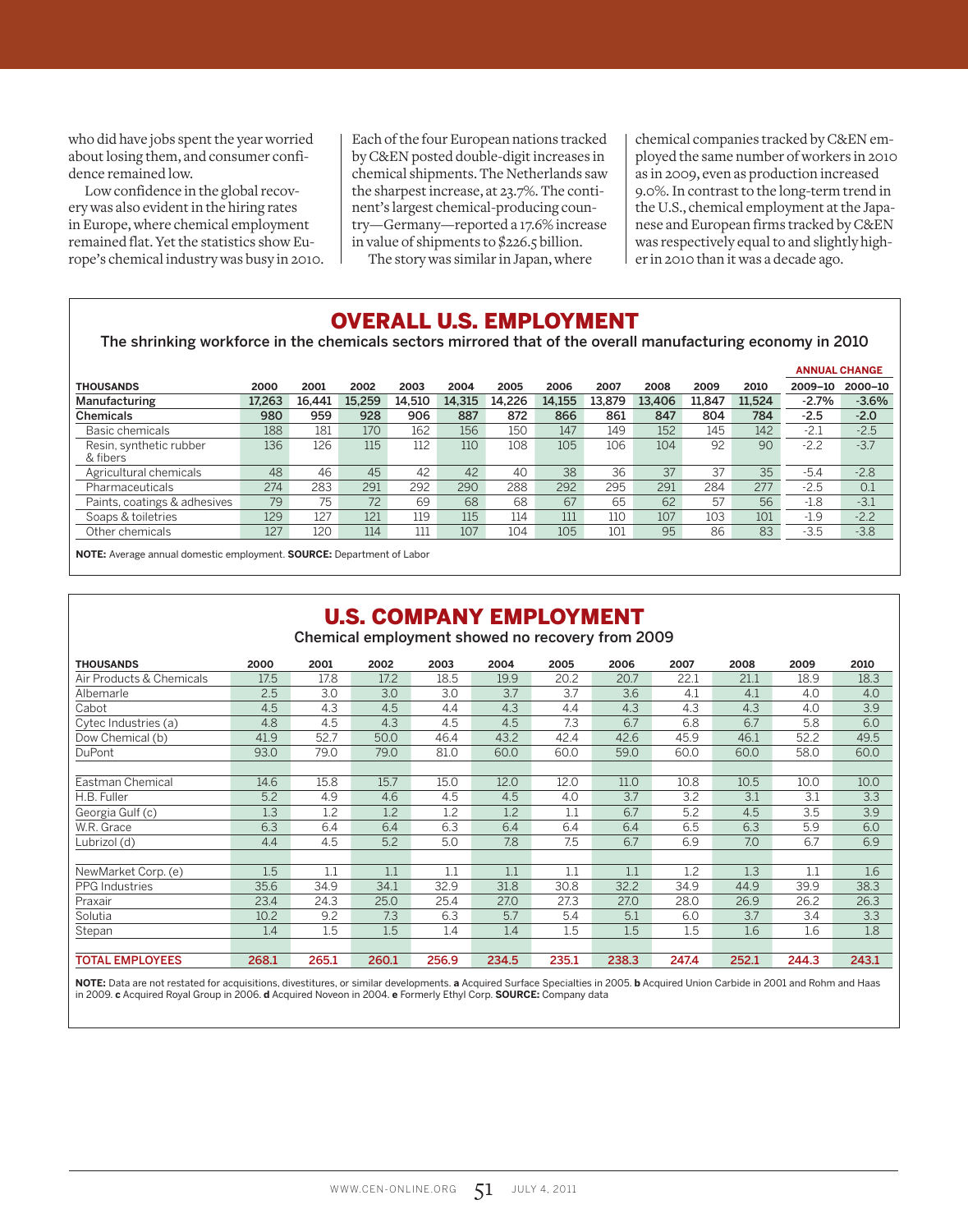EUDODE COMPANY EMPLOYMENT

| EURUPE GUMPANT EMPLUTMENT<br>Little change happened in the European chemical sector in 2010 compared with 2009 |       |       |       |       |       |       |       |       |       |       |       |  |  |  |
|----------------------------------------------------------------------------------------------------------------|-------|-------|-------|-------|-------|-------|-------|-------|-------|-------|-------|--|--|--|
| <b>THOUSANDS</b>                                                                                               | 2000  | 2001  | 2002  | 2003  | 2004  | 2005  | 2006  | 2007  | 2008  | 2009  | 2010  |  |  |  |
| Air Liquide (France)                                                                                           | 30.3  | 30.8  | 30.8  | 31.9  | 35.9  | 35.9  | 36.9  | 40.3  | 43.0  | 42.3  | 43.6  |  |  |  |
| AkzoNobel (Netherlands) (a)                                                                                    | 69.8  | 70.4  | 60.7  | 64.6  | 61.5  | 61.3  | 61.9  | 42.6  | 60.0  | 54.7  | 55.6  |  |  |  |
| Altana (Germany) (b)                                                                                           | ne    | ne    | ne    | ne    | ne    | ne    | 4.5   | 4.6   | 4.8   | 4.8   | 4.9   |  |  |  |
| Arkema (France) (c)                                                                                            | ne    | ne    | ne    | ne    | 18.6  | 17.7  | 17.0  | 15.2  | 15.0  | 13.8  | 13.9  |  |  |  |
| BASF (Germany) (d)                                                                                             | 103.3 | 92.5  | 89.4  | 87.2  | 82.0  | 80.9  | 95.2  | 95.2  | 96.9  | 104.8 | 109.1 |  |  |  |
|                                                                                                                |       |       |       |       |       |       |       |       |       |       |       |  |  |  |
| Bayer (Germany)                                                                                                | 122.1 | 116.9 | 122.6 | 94.9  | 93.3  | 93.7  | 106.0 | 106.2 | 108.6 | 111.0 | 111.4 |  |  |  |
| Clariant (Switzerland)                                                                                         | 31.5  | 28.9  | 27.8  | 27.0  | 24.8  | 23.4  | 21.7  | 20.3  | 20.1  | 17.5  | 16.1  |  |  |  |
| DSM (Netherlands)                                                                                              | 21.8  | 21.5  | 18.5  | 26.1  | 24.5  | 22.8  | 22.2  | 23.3  | 23.6  | 22.7  | 21.9  |  |  |  |
| Givaudan (Switzerland) (e)                                                                                     | 5.1   | 5.3   | 5.8   | 6.0   | 5.9   | 5.9   | 6.1   | 8.8   | 8.8   | 8.5   | 8.6   |  |  |  |
| Kemira (Finland) (f)                                                                                           | 9.6   | 10.2  | 10.4  | 10.5  | 9.7   | 7.7   | 9.2   | 10.0  | 10.0  | 8.8   | 5.6   |  |  |  |
|                                                                                                                |       |       |       |       |       |       |       |       |       |       |       |  |  |  |
| Lanxess (Germany) (g)                                                                                          | ne    | ne    | ne    | 20.5  | 19.7  | 18.3  | 16.5  | 14.6  | 14.8  | 14.3  | 14.6  |  |  |  |
| Linde (Germany)                                                                                                | 47.1  | 46.4  | 46.0  | 46.2  | 41.4  | 42.2  | 55.5  | 50.5  | 51.9  | 47.7  | 48.4  |  |  |  |
| Lonza (Switzerland)                                                                                            | 4.6   | 6.2   | 6.2   | 5.9   | 5.7   | 5.0   | 6.1   | 6.9   | 8.5   | 8.4   | 8.3   |  |  |  |
| Merck (Germany) (h)                                                                                            | 33.5  | 34.3  | 34.5  | 34.2  | 28.9  | 29.1  | 30.0  | 31.0  | 32.8  | 33.1  | 40.6  |  |  |  |
|                                                                                                                |       |       |       |       |       |       |       |       |       |       |       |  |  |  |
| Rhodia (France)                                                                                                | 29.4  | 26.9  | 24.5  | 23.0  | 20.6  | 19.4  | 17.1  | 15.5  | 14.4  | 13.6  | 14.1  |  |  |  |
| Solvay (Belgium) (i)                                                                                           | 32.3  | 29.4  | 30.3  | 30.1  | 29.3  | 28.7  | 29.3  | 28.3  | 29.4  | 28.2  | 16.8  |  |  |  |
| Syngenta (Switzerland)                                                                                         | 21.0  | 20.5  | 20.0  | 19.1  | 19.5  | 19.0  | 19.5  | 21.2  | 24.1  | 25.9  | 26.2  |  |  |  |
| Wacker (Germany) (i)                                                                                           | ne    | ne    | ne    | ne    | 14.7  | 14.4  | 14.7  | 15.0  | 15.9  | 15.6  | 16.3  |  |  |  |
|                                                                                                                |       |       |       |       |       |       |       |       |       |       |       |  |  |  |
| <b>TOTAL EMPLOYEES (k)</b>                                                                                     | 561.4 | 540.2 | 527.5 | 527.2 | 536.0 | 525.4 | 569.4 | 549.5 | 582.6 | 575.7 | 576.0 |  |  |  |

a Divested pharmaceuticals in 2007 and purchased ICI in 2008. **b** Divested pharmaceuticals in 2006 and went private in 2010. c Spun off from Total in 2006; prior figures are<br>pro forma. **d** Acquired Engelhard in 2006 and Ci Company data

# JAPAN COMPANY EMPLOYMENT

Overall headcount remained flat last year

| <b>THOUSANDS</b>        | 2000  | 2001  | 2002  | 2003  | 2004  | 2005  | 2006  | 2007  | 2008  | 2009     | 2010  |
|-------------------------|-------|-------|-------|-------|-------|-------|-------|-------|-------|----------|-------|
| Asahi Kasei             | 26.7  | 26.2  | 25.7  | 25.0  | 23.8  | 23.0  | 23.7  | 23.9  | 24.2  | 25.1     | 25.0  |
| DIC(a)                  | 30.3  | 28.4  | 27.0  | 26.5  | 26.8  | 25.6  | 25.4  | 25.2  | 23.6  | 22.6     | 21.6  |
| JSR                     | 4.4   | 4.4   | 4.3   | 4.3   | 4.4   | 4.6   | 4.7   | 5.1   | 5.3   | 5.2      | 5.3   |
| Kaneka                  | 7.0   | 6.7   | 6.7   | 6.6   | 6.6   | 7.3   | 7.4   | 7.5   | 7.3   | 7.6      | 8.1   |
| Mitsubishi Chemical (b) | 33.0  | 38.6  | 37.6  | 33.5  | 33.3  | 33.0  | 33.4  | 39.3  | 41.8  | 53.9     | 53.9  |
| Mitsui Chemicals        | 12.8  | 13.2  | 12.7  | 12.3  | 12.2  | 12.5  | 12.5  | 12.8  | 12.0  | 12.9     | 12.8  |
|                         |       |       |       |       |       |       |       |       |       |          |       |
| Shin-Etsu Chemical      | 19.4  | 16.5  | 16.6  | 17.4  | 18.2  | 18.9  | 19.2  | 20.2  | 19.2  | 16.9     | 16.3  |
| Showa Denko             | 13.2  | 12.0  | 10.9  | 10.6  | 11.2  | 11.1  | 11.2  | 11.3  | 11.8  | 11.6     | 11.6  |
| Sumitomo Chemical       | 17.4  | 17.0  | 17.9  | 19.0  | 20.2  | 24.2  | 24.7  | 25.6  | 26.9  | 27.8     | 29.4  |
| Teijin                  | 22.3  | 24.0  | 23.3  | 20.6  | 19.0  | 18.8  | 19.1  | 19.1  | 19.4  | 18.8     | 17.5  |
| Toray                   | 35.7  | 34.9  | 33.8  | 32.9  | 33.7  | 34.7  | 36.6  | 38.6  | 37.9  | 37.9     | 38.7  |
| Tosoh                   | 8.1   | 9.4   | 9.2   | 9.2   | 9.1   | 9.5   | 10.5  | 11.1  | 11.2  | $11.1\,$ | 11.2  |
|                         |       |       |       |       |       |       |       |       |       |          |       |
| <b>TOTAL EMPLOYEES</b>  | 230.4 | 231.3 | 225.7 | 218.0 | 218.4 | 223.1 | 228.4 | 239.7 | 240.6 | 251.4    | 251.4 |

**NOTE:** Fiscal year ends on March 31 of the following year at all companies, except Showa Denko, where it ends on Dec. 31. **a** Formerly Dainippon Ink & Chemicals. **b** Acquired<br>Mitsubishi Rayon in 2009. **SOURCE:** Company da